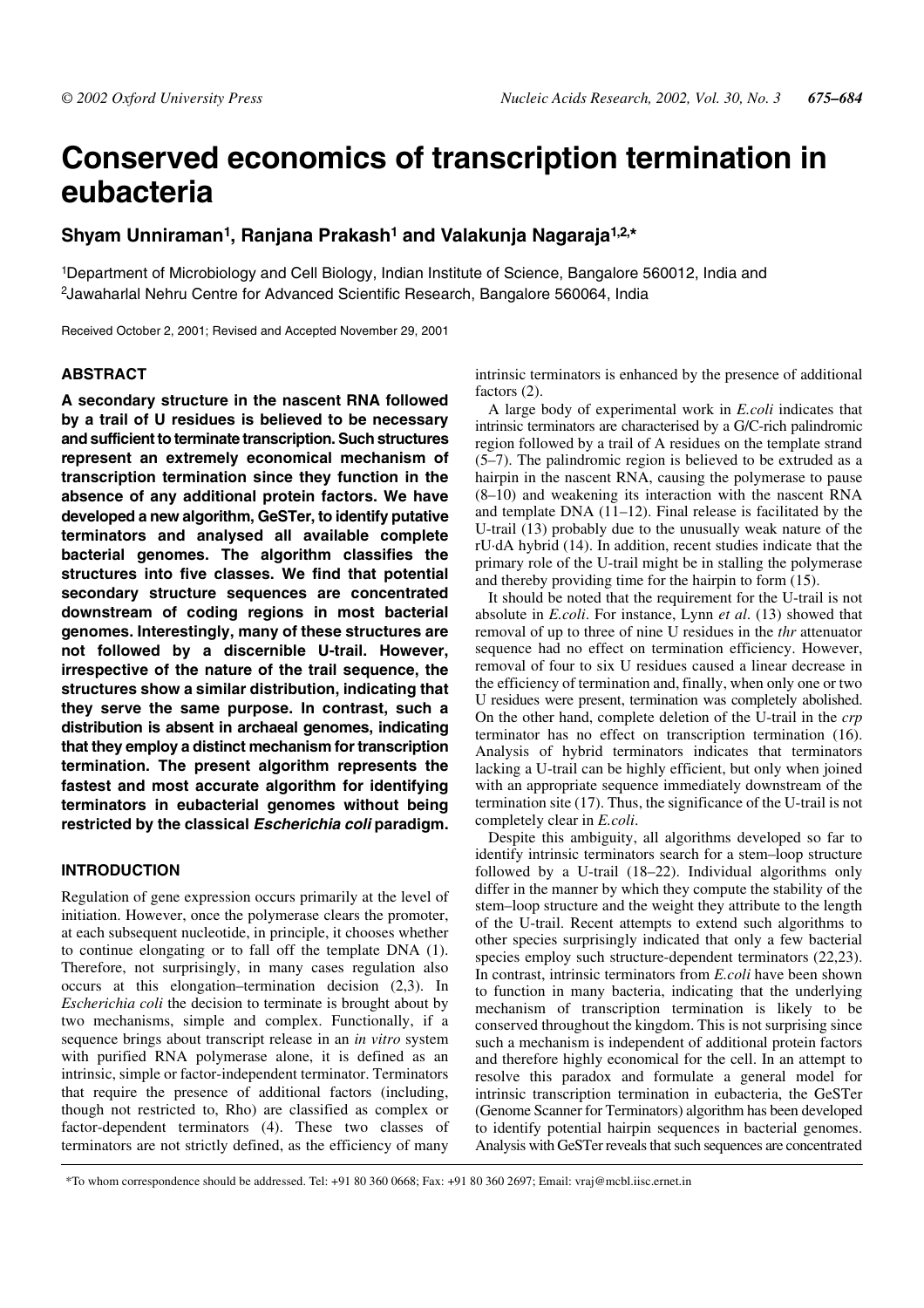

**Figure 1.** The anatomy of an imperfect palindrome. Features used to define a terminator structure by GeSTer. The numbers in parentheses denote the default number of bases (or base pairs) for each region. The trail consists of the 10 nt immediately following the structure.

in the immediate downstream region of stop codons in most bacterial genomes, a feature one would expect of intrinsic terminators. Notably, many of these structures lack a U-trail entirely. The widespread occurrence of putative terminators suggests conservation of the mechanism of intrinsic transcription termination in eubacteria.

# **MATERIALS AND METHODS**

#### **Definitions**

A terminator is defined primarily by a double-stranded stem with a central unpaired bulb (Fig. 1). In addition, there are unpaired regions that interrupt the stem. Of these, asymmetrical regions constitute gaps while symmetrical regions constitute mismatches. Apart from these structural features, the sequence of the nucleotides trailing the structure is important, at least in some cases. The GeSTer algorithm primarily relies on identification of palindromic structures in the downstream region and analysis of their stability, distribution, nature of the trail sequences and the presence of adjacent structures. The stringency of the search is determined by both the ∆*G* value of the structure as well as the permitted lengths for various components of the hairpin. The default parameters shown in Figure 1 are based on the qualitative assessment of all experimentally determined terminators in different bacteria (24). All genomic sequences used in the present study were downloaded from http://www.ncbi.nlm.nih.gov:80/ PMGifs/Genomes/micr.html. Wherever multiple strains of the same species have been sequenced, the strain used in the study is explicitly identified in Tables 1 and 2.

#### **Searching for hairpins in whole genomes**

The GeSTer algorithm contains three segments. The first segment accepts whole genome sequences in GenBank format and segregates the coding, upstream and downstream regions based on the feature table entries. At this stage the user has the option to tailor the various parameters used to identify the hairpin. The results presented here employ the default set of parameters indicated in Figure 1. The second segment searches for palindromic sequences in the region encompassed by –20 to +270 nt around the stop codon for each gene, without entering adjacent coding regions. The search is initiated at the first G/C-rich (>50%) tetranucleotide stretch. A reverse complementary

match is sought within the next 70 nt. A match defines the base of the stem and from here the match is extended inwards until a mismatch is encountered. Next, all possible structures are computed allowing for various combinations of mismatches and gaps. All these structures constitute variants of the same structure and are mutually exclusive, therefore only the one with the lowest Δ*G* is retained. Δ*G*<sub>Formation</sub> for each of these structures was computed using the most recent parameters available (25). After the strongest structure is identified, the program searches for the next G/C-rich tetranucleotide and reinitiates the search. Again, in the case of overlapping mutually exclusive structures only the strongest structure is retained.

The third segment defines the final set of structures using a minimal ∆*G*<sub>Cut-off</sub> filter. The filter is derived from two components, the G/C content of the bacteria and characteristics of structures in the upstream region. Analysis of the non-coding regions in genomes (23) reveals that the basal ∆*G* varies from species to species. We find a strong linear correlation between basal ∆*G* of the region downstream of genes and the G/C content of the genome (Fig. 2). The best linear regression fit corresponds to equation **1**.

$$
\Delta G_{\text{Downstream}} = -0.294 \times (\% \text{GC}) + 4.411 \tag{1}
$$

Since most terminator elements are expected to be present downstream of genes, the selection was optimised to minimise the identification of structures present upstream of genes. To this end, we needed to identify 'pure upstream' regions, i.e. regions that were not downstream with respect to any gene. In any genome, adjacent genes are arranged in four possible orientations with respect to each other (Fig. 3). When adjacent genes are transcribed in the same direction, it is difficult to theoretically distinguish between the downstream region of one and the upstream region of the next (Fig. 3A and B). On the other hand, convergently transcribed genes share a common downstream region (Fig. 3C), while divergently transcribed genes share their upstream regions (Fig. 3D). The optimised cut-off value for ∆*G* was derived by iteratively weighting ∆ $G_{\text{Downstream}}$  so as to maximise the separation between structures in the pure upstream versus downstream regions. The weight parameter is composed of the optimal ∆*G* for *E.coli* divided by ∆*G*<sub>Downstream</sub> for *E.coli*. Thus, the final cut-off ∆*G* for any genome is computed as follows:

$$
\Delta G_{\text{Cut-off}} = (12/10.5) \times [-0.294 \times (\% \text{GC}) + 4.411] \qquad \textbf{2}
$$

With these parameters, the algorithm identified >90% of all experimentally determined terminators in different bacteria. At this stringency, false positives constitute <10% of the structures. All the putative terminators are classified based on the sequence in the trail as well as the position of adjacent structures (described below). The distribution of the structures was also analysed and is represented graphically. In the case of genes that are followed by multiple structures the best candidate is identified, again based on the lowest ∆*G* value. When, instead of non-coding sequences, uniform length downstream regions (–20 to +270 nt from the stop codon) were used for the analysis, very similar patterns were obtained (see Supplementary Material). It should be noted that G/U base pairing is commonly found in RNA secondary structures and therefore these have been included in the analysis, along with their energetic considerations.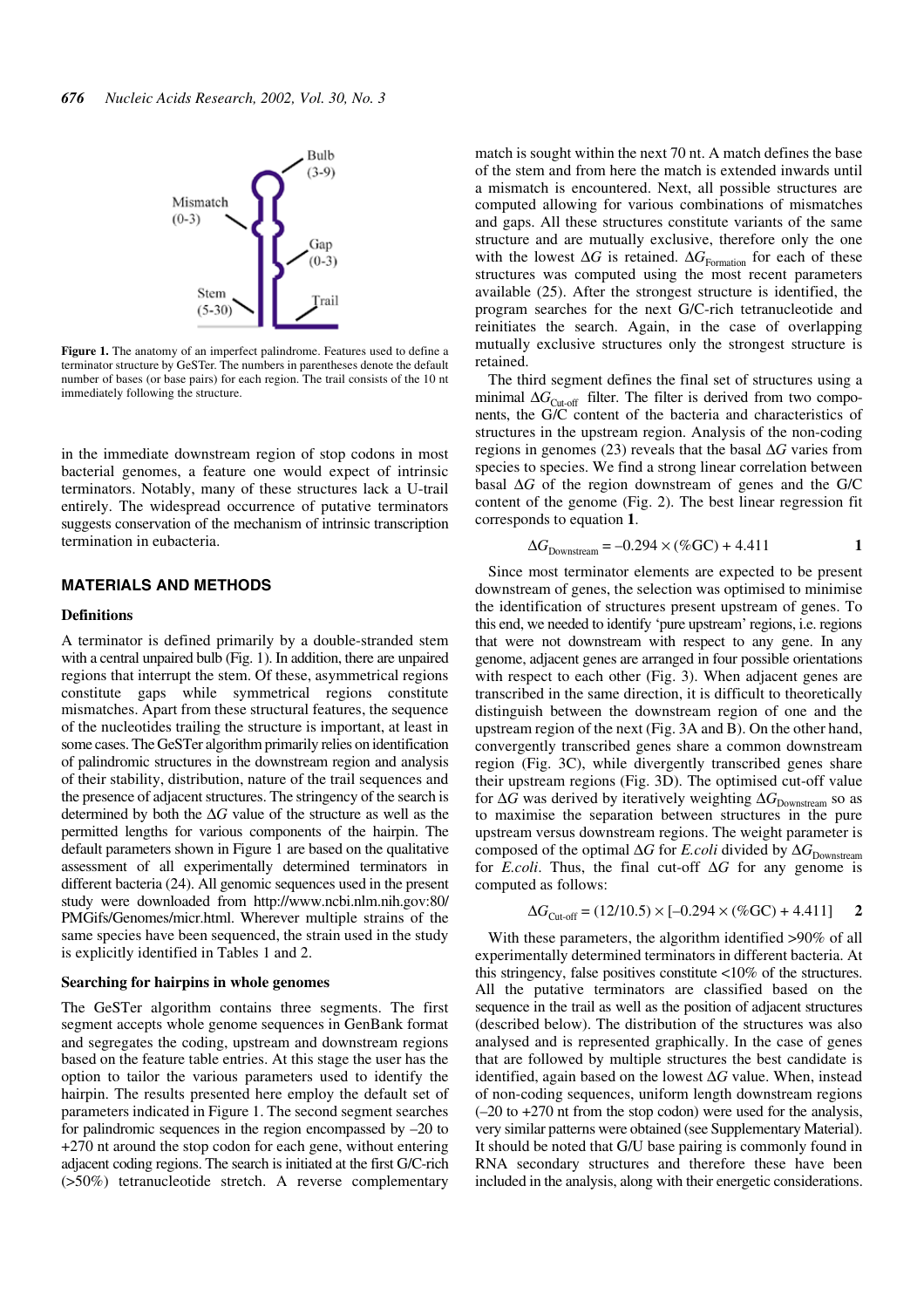| Species                          | <b>Genome length</b> | No. of Genes | $%$ GC | All  | <b>Best</b> |
|----------------------------------|----------------------|--------------|--------|------|-------------|
| Aquifex aeolicus                 | 1551335              | 1571         | 43.3   | 242  | 200         |
| <b>Bacillus halodurans C-125</b> | 4202353              | 4169         | 43.6   | 2259 | 1811        |
| <b>Bacillus subtilis</b>         | 4214814              | 4218         | 43.5   | 2377 | 1873        |
| Borrelia burgdorferi             | 910724               | 873          | 28.5   | 245  | 165         |
| <b>Buchnera sp. APS</b>          | 640681               | 599          | 26.2   | 187  | 139         |
| Campylobacter jejuni             | 1641481              | 1686         | 30.5   | 480  | 375         |
| Caulobacter crescentus           | 4016947              | 3794         | 67.1   | 2021 | 1457        |
| Chlamydia muridarum              | 1069412              | 880          | 40.3   | 411  | 311         |
| Chlamydia trachomatis            | 1042519              | 937          | 41.2   | 428  | 324         |
| Chlamydophila pneumoniae J138    | 1228267              | 1108         | 40.5   | 373  | 286         |
| Deinococcus radiodurans R1       | 2648638              | 2636         | 66.9   | 1108 | 878         |
| Escherichia coli K12             | 4639221              | 4396         | 50.7   | 2617 | 1883        |
| Haemophilus influenzae           | 1830138              | 1715         | 38.0   | 958  | 741         |
| Helicobacter pylori J99          | 1643831              | 1491         | 39.0   | 367  | 285         |
| Lactococcus lactis               | 2365589              | 2265         | 35.2   | 1273 | 935         |
| Mesorhizobium loti               | 7036074              | 6752         | 63.5   | 2881 | 2151        |
| Mycobacterium leprae             | 3268203              | 1653         | 57.7   | 551  | 444         |
| Mycobacterium tuberculosis H37Rv | 4411529              | 3970         | 65.6   | 1231 | 947         |
| Mycoplasma genitalium            | 580074               | 480          | 31.6   | 120  | 80          |
| Mycoplasma pneumoniae            | 816394               | 710          | 39.9   | 196  | 147         |
| Mycoplasma pulmonis              | 963879               | 814          | 26.6   | 308  | 222         |
| Neisseria meningitidis MC58      | 2272351              | 2096         | 51.4   | 1250 | 942         |
| Pasteurella multocida            | 2257487              | 2014         | 40.3   | 1149 | 897         |
| Pseudomonas aeruginosa           | 6264403              | 5640         | 66.6   | 3086 | 2182        |
| Rickettsia prowazekii            | 1111523              | 870          | 28.9   | 278  | 219         |
| Staphylococcus aureus N315       | 2813641              | 2672         | 32.8   | 1527 | 1100        |
| Streptococcus pneumoniae         | 2160837              | 2164         | 39.7   | 929  | 711         |
| Streptococcus pyogenes           | 1852441              | 1768         | 38.5   | 820  | 637         |
| Synechocystis PCC6803            | 3573470              | 3218         | 47.7   | 866  | 718         |
| Thermotoga maritima              | 1860725              | 1895         | 46.3   | 438  | 347         |
| Treponema pallidum               | 1138011              | 1082         | 52.8   | 311  | 230         |
| Ureaplasma urealyticum           | 751719               | 647          | 25.5   | 239  | 176         |
| Vibrio cholerae                  | 4033464              | 3950         | 47.3   | 2256 | 1745        |
| Xylella fastidiosa               | 2679306              | 2821         | 52.6   | 772  | 607         |

**Table 1.** Putative terminators in bacterial genomes

All, total number of structures identified by GeSTer; Best, the number of structures when only the strongest structure downstream of each coding region was included (this constitutes the set of best candidate terminators, numerically equal to the number of genes with a putative terminator).

| <b>Species</b>                       | Genome length   No. of Genes |      | $%$ GC | All  | <b>Best</b> |
|--------------------------------------|------------------------------|------|--------|------|-------------|
| Aeropyrum pernix                     | 1669695                      | 2694 | 55.9   | 756  | 606         |
| Archaeoglobus fulgidus               | 2178400                      | 2456 | 48.5   | 226  | 202         |
| Halobacterium sp. NRC-1              | 2014239                      | 2109 | 67.9   | 1126 | 729         |
| Methanobacterium thermoautotrophicum | 1751377                      | 1914 | 49.5   | 218  | 189         |
| Methanococcus jannaschii             | 1664970                      | 1758 | 31.3   | 545  | 359         |
| Pyrococcus abyssi                    | 1765118                      | 1765 | 44.6   | 287  | 231         |
| Pyrococus horikoshii                 | 1738505                      | 2064 | 41.8   | 449  | 339         |
| Sulfolobus solfataricus              | 2992245                      | 3027 | 35.8   | 742  | 555         |
| Thermoplasma acidophilum             | 1564906                      | 1526 | 46.0   | 261  | 223         |
| Thermoplasma volcanium               | 1584804                      | 1548 | 39.9   | 294  | 245         |

**Table 2.** Putative terminators in archaeal genomes

All, total number of structures identified by GeSTer; Best, the number of structures when only the strongest structure downstream of each coding region was included (this constitutes the set of best candidate terminators, numerically equal to the number of genes with a putative terminator).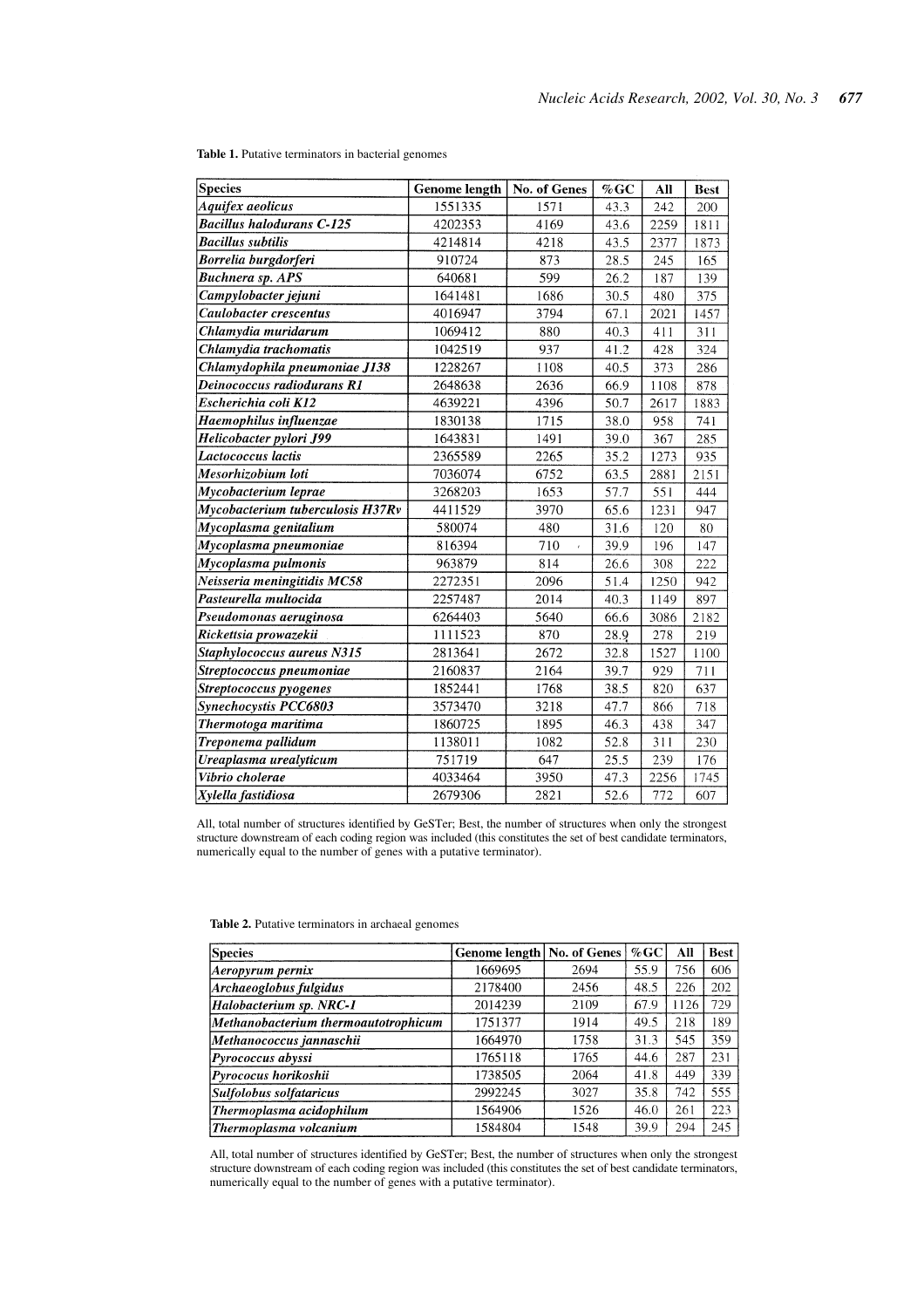

**Figure 2.** Correlation of GC content with the basal ∆*G* of the region downstream of coding sequences. ∆*G* was calculated with a 60 base window using mfold as described (23). The line denoting the best linear regression fit is shown.



Figure 3. Relative orientation of adjacent genes on the genome. Adjacent genes in the genome could be both on the regular (**A**) or complementary strand (**B**). Alternatively, the genes could be oriented convergently (**C**) or divergently (**D**). The region between convergent genes constitutes the 'pure downstream' region while the region between divergent genes constitutes the 'pure upstream' region (see text).

## **Classification**

Based on the sequence content of trailing nucleotides and the presence of adjacent structures and coding sequences, structures were classified as follows. (i) *E.coli* type/L-shaped: those with >3 U residues present in the 10 nt trailing the structure (Fig. 4A). These represent the classical *E.coli* paradigm for intrinsic terminators as described in the Introduction. (ii) *Mycobacterium* type/I-shaped: those composed of a hairpin with 3 or fewer U residues in the trail (Fig. 4B). Such structures were first seen to predominate in *M.tuberculosis* (18), however, they are also present in many other species (discussed below). (iii) *Streptomyces* type/V-shaped: structures that are immediately followed (or preceded) by another structure (Fig. 4C). Such structures were first identified in *Streptomyces* sp. (26). (iv) Tandem/U-shaped: where multiple structures are present downstream of a single gene with ≤50 nt between consecutive structures (Fig. 4D). These



**Figure 4.** Classification of terminators. The terminators are denoted schematically with the relevant regions highlighted. (**A**) L-shaped or *E.coli* type; (**B**) I-shaped or mycobacterial type; (**C**) V-shaped or *Streptomyces* type; (**D**) U-shaped or tandem type; (**E**) X-shaped or convergent type. The arrowhead denotes the direction of transcription. The individual structures in V-, U- and X-shaped structures could be either L- or I-shaped.

could be composed of two or more structures. (v) Convergent/ X-shaped: structures present between adjacent convergently oriented genes (Fig. 4E). It should be noted that all structures, other than the L-shaped ones, are symmetrical and could potentially work in either orientation.

#### **Software details**

The source code is in Visual Basic. The program runs in a Windows 97 environment. The program has a user friendly front end. Most parameters are set to default, however, the user has the option to change all of them, including ∆*G*<sub>Cut-off</sub>. All outputs are generated both in the form of graphs and as tab-delimited text files. In addition, individual structures can be seen graphically. The installable version of the software and sample output files for *E.coli* and *Pseudomonas aeruginosa* are available free (for non-commercial use) at ftp.bork.embl-heidelberg.de/pub/users/ suyama/GeSTer. The authors may be contacted for the source code or any commercial use of the software.

#### **RESULTS AND DISCUSSION**

The GeSTer program scans for palindromic sequences downstream of coding sequences in whole genomes. The stability of each structure is calculated using the parameters of Mathews *et al*. (25). All structures identified are subjected to a species-specific ∆*G*Cut-off (derived as described in Materials and Methods). This denotes the complete ('All') set of putative terminators in the particular organism. Downstream of each gene, the strongest structure is judged as the 'Best' candidate for the primary terminator. All structures are classified based on the nature of their trail and the presence of adjacent structures (described in Materials and Methods, Fig. 4). The program also enables the user to analyse the overall distribution of terminators with respect to the stop codon for each gene in the genome. It should be noted that all classes of terminators defined by the program have been shown to function in one or other species. While L-shaped structures function in many species, including *E.coli*, V-shaped structures have been identified previously at least in *Streptomyces* sp. (26). X-shaped structures function in both *E.coli* (27) and *Streptococcus* sp. (28). In addition, we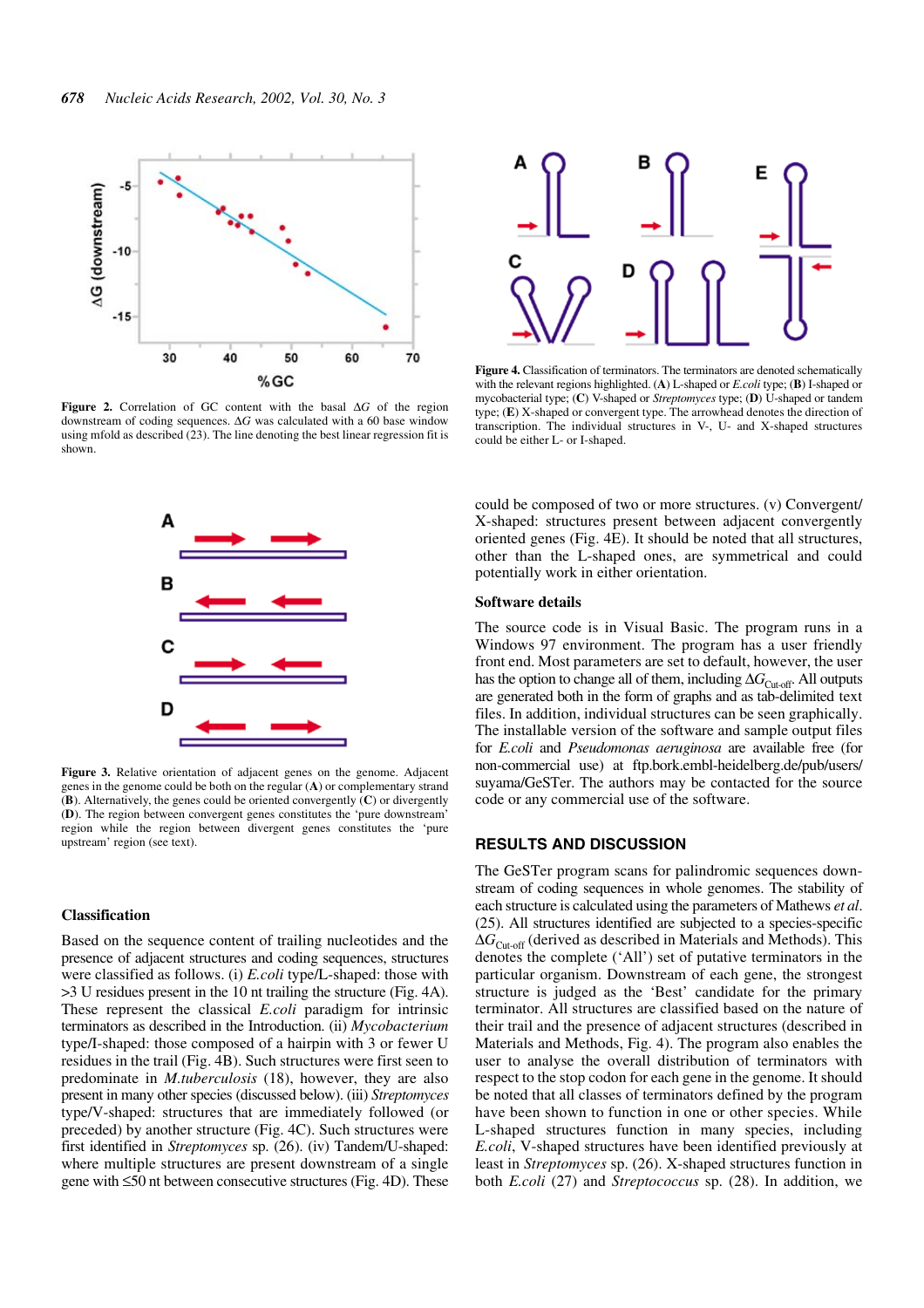

**Figure 5.** Representative distribution of putative terminators in bacteria. Distribution of all (red) and the best (magenta) structures identified by GeSTer in *E.coli* (**A**) and *P.aeruginosa* (**C**) with respect to the stop codon. The number of structures were aggregated over a window of 10 bases slid one base at a time. Distribution of the strongest structures (green) amongst the best candidate terminators in *E.coli* (**B**) and *P.aeruginosa* (**D**) aggregated over 10 bases. The strongest structures were selected with a ∆*G* filter of mean – SD of ∆*G* of all the best candidate structures, i.e. those structures with a ∆*G* lower than the mean by at least 1 SD.



**Figure 6.** Representative distribution of putative terminators in Archaea. Distribution of all (red) and the best (magenta) structures identified by GeSTer in *Archaeoglobus fulgidus* (**A**) and *Halobacterium* sp. (**C**) with respect to the stop codon. The number of structures were aggregated over a window of 10 bases slid one base at a time. Distribution of the strongest structures (green) amongst the best candidate terminators in *A.fulgidus* (**B**) and *Halobacterium* sp. (**D**). The strongest structures were selected with a ∆*G* filter of mean – SD of ∆*G* of all the best candidate structures, i.e. those structures with a ∆*G* lower than the mean by at least 1 SD.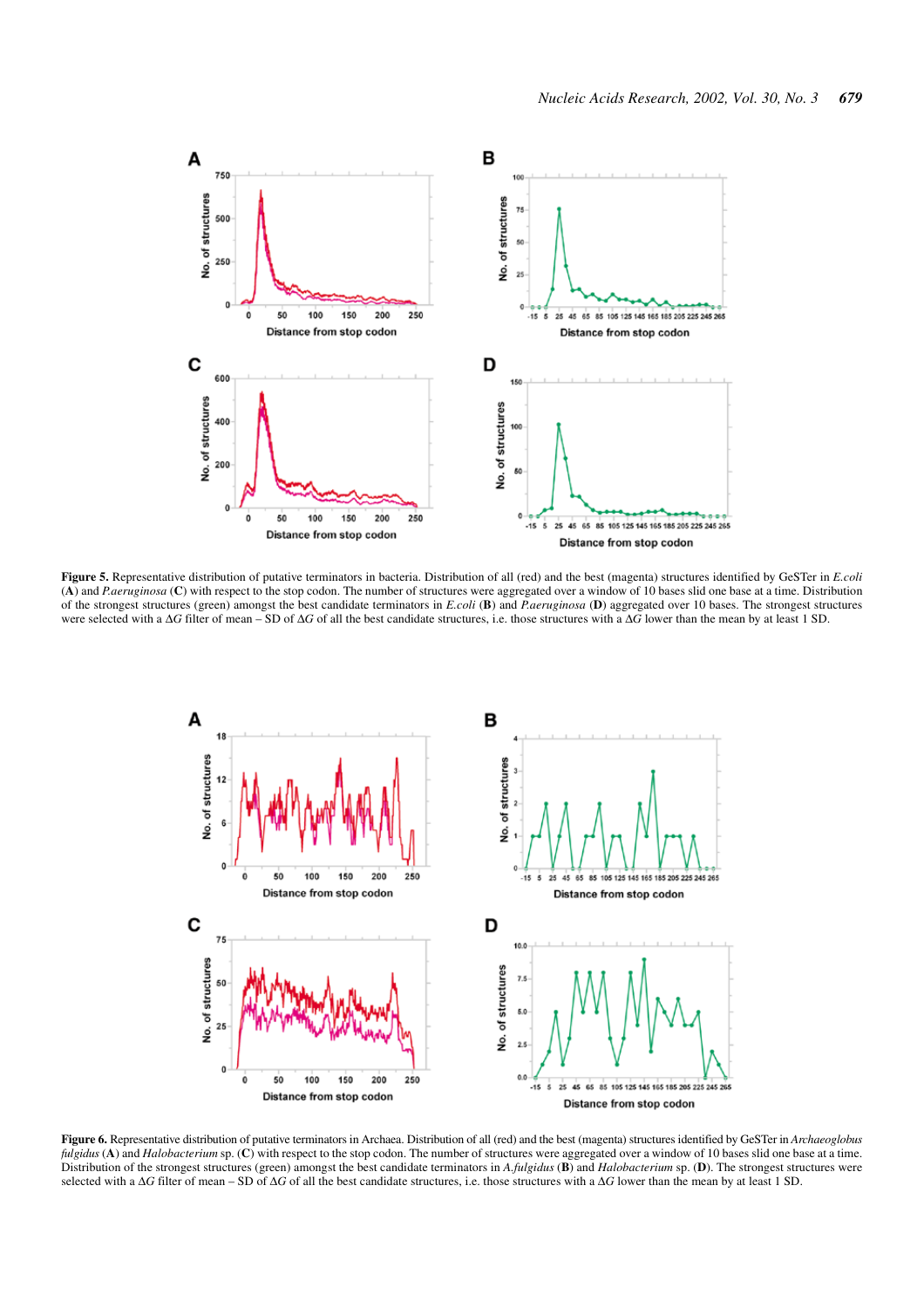

have shown that I-shaped structures, either alone or in tandem (U-shaped), function efficiently both *in vivo* and *in vitro* (24).

#### **Bacteria, but not Archaea, employ structures as terminators**

We have used the program to identify potential intrinsic terminators in all known archaeal and eubacterial genomes. Notably, in most bacterial genomes there is a preponderance of potential hairpin sequences within the first 50 nt downstream of the stop codon (Table 1 and Fig. 5), a characteristic one would expect of transcription terminators. Interestingly, the strongest terminators downstream of each gene (compare 'Best' with 'All' in Fig. 5A and C) show a more dramatic peak. Thus, the strongest structures are usually encountered first after the stop codon by the RNA polymerase and are probably responsible for most transcription termination. This is further substantiated if one looks at only the set of the strongest structures amongst the 'Best' candidate structures. Almost all structures apart from those that constitute the peak are eliminated in such a plot (Fig. 5B and D). In contrast, all archaeal genomes show a modest or no peak in this region, indicating that they probably employ a different mechanism of termination (Table 2 and Fig. 6A and C). Even the strongest structures are scattered throughout the entire window analysed (Fig. 6B and D). This is not surprising, since the transcription machinery in Archaea does not resemble the prokaryotic architecture.

#### **Comparison with other algorithms**

As discussed above, earlier theoretical analyses indicated that most bacteria use a distinct mechanism for intrinsic transcription termination. In contrast, we find that most bacterial genomes show a concentration of secondary structures downstream of coding sequences. This is probably because the majority of previous attempts did not take into account the possibility of secondary structure alone working as a terminator (18–22). As a result, they identified only the L-shaped and some X-shaped (those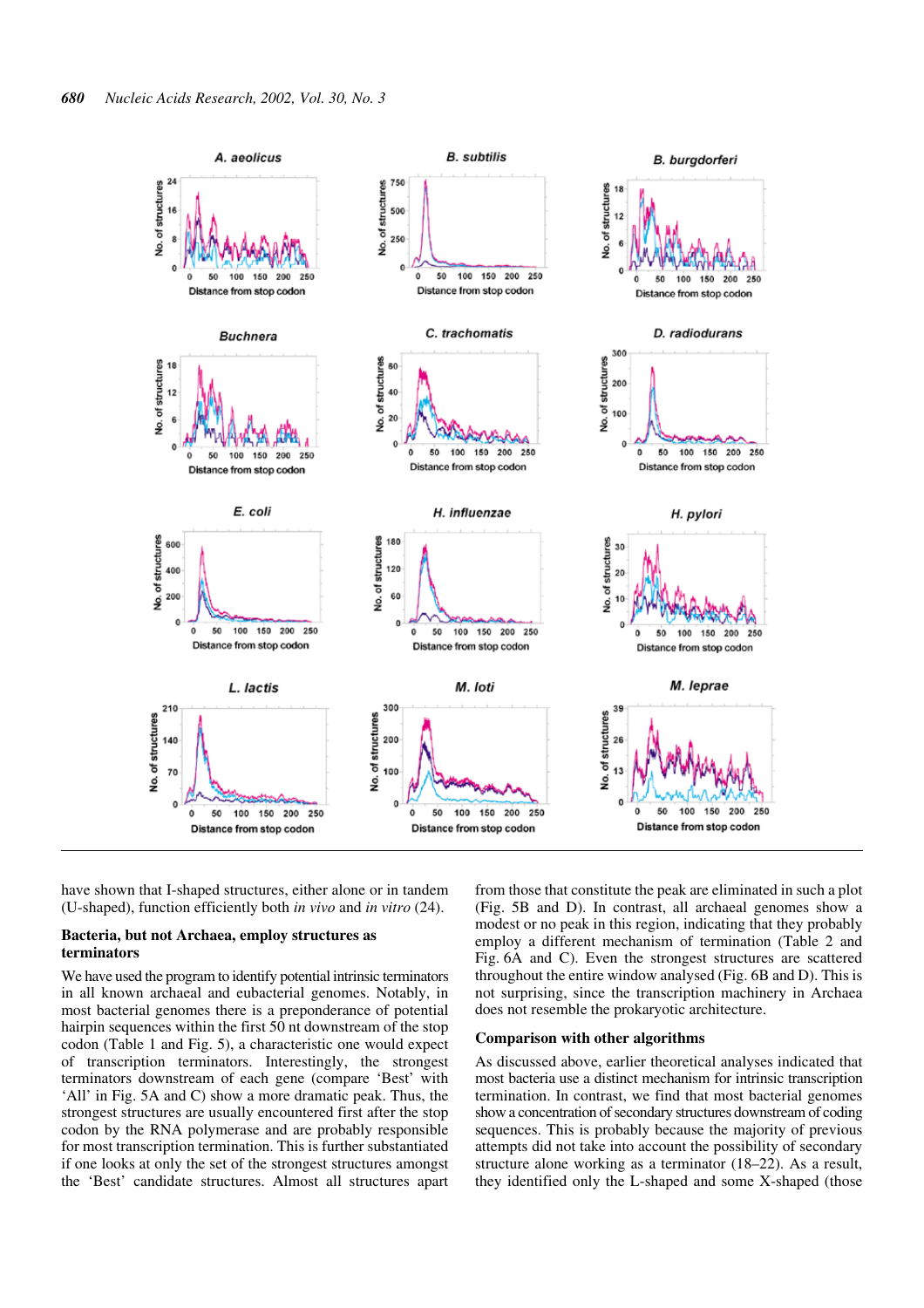

**Figure 7.** (Opposite and above) Representative distribution of L- and I-shaped terminators in bacteria. Distribution of the best candidate terminators (magenta) and their assignment as L- (light blue) or I-shaped (dark blue) structures in different bacteria is shown. The number of structures was aggregated over a window of 10 bases slid one base at a time.

with L-shaped structures in both orientations) terminators identified by the present algorithm.

The only previous analysis of the distribution of secondary structures in the non-coding region similarly detected a concentration of structures downstream of the stop codon in a minority of bacterial species (23). This is probably because of the rigid 60 base window employed in the study leading to blunting of peaks. Thus, modest peaks become statistically indistinguishable from the basal species-specific ∆*G*. On the other hand, our algorithm varies the window size dynamically and specifically to identify individual stem–loop structures, thereby improving the sensitivity and accuracy of the prediction.

Another advantage of the GeSTer algorithm is that the cut-off parameters have been optimised to maximise the resolution between downstream structures with respect to upstream structures. In contrast, earlier workers attempted to improve

their predictions by comparing structures within the coding region with those in the downstream region. It is noteworthy that structures when cloned upstream or downstream of a coding region function efficiently independent of the distance from the promoter (24). However, the same structure becomes non-functional when present within the coding region (24). This is probably because the translating ribosomes behind the polymerase prevent extrusion of the structure in the nascent RNA within the coding region.

Using the default parameters, GeSTer identified >90% of all experimentally tested intrinsic bacterial terminators. Notably, the algorithm even identified terminators that are subject to regulation. For instance, the structure present in the intergenic region between the *bglG* and *bglF* genes acts as an efficient terminator only in the absence of the anti-termination activity of *bglG* (29). GeSTer identified this structure correctly as an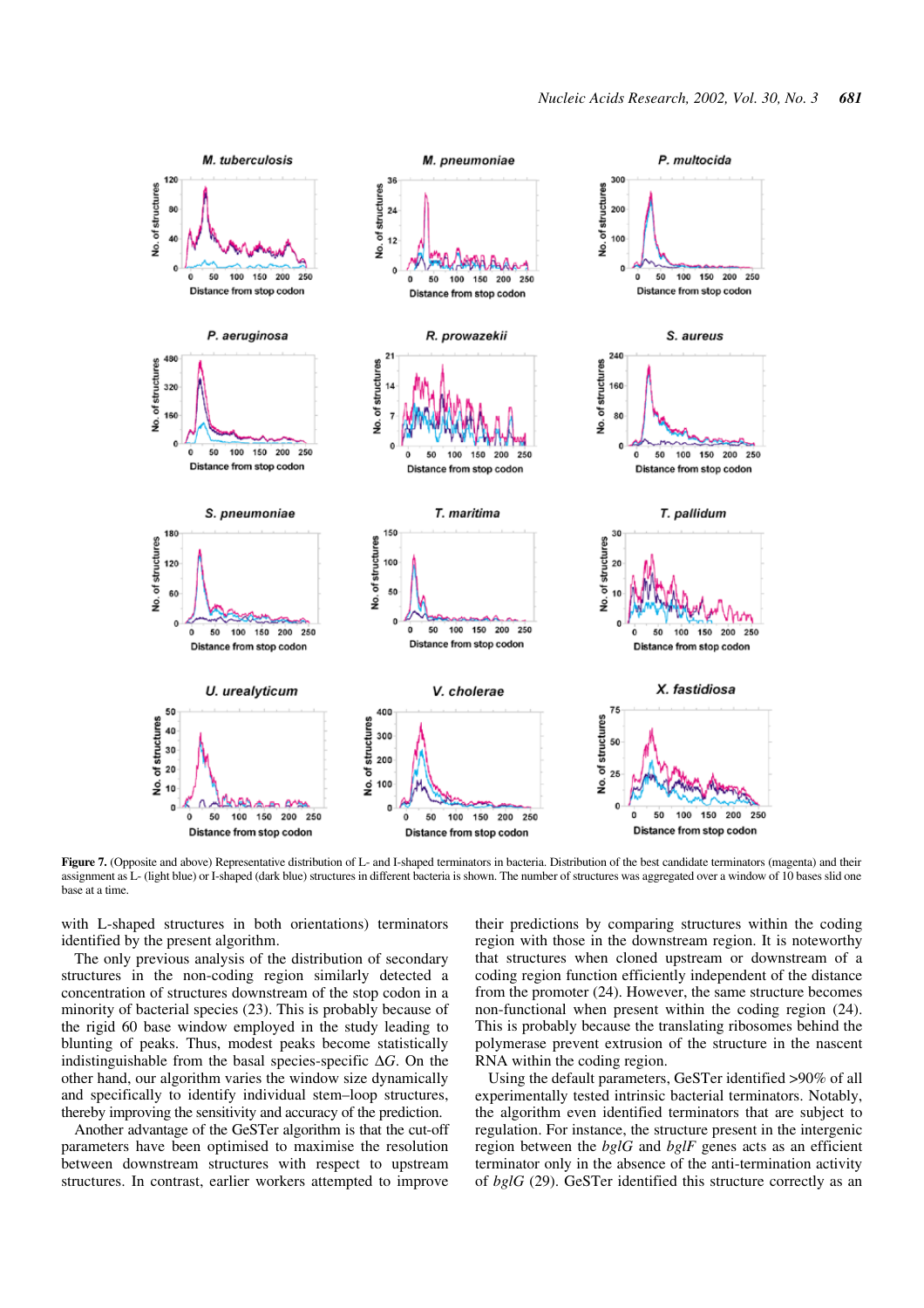| Genome                | <b>Best/Genes</b> | $\% \mathbf{L}$ | $\%$ I | $\% X$ | %U      | $\%$ V  | No. /U  |
|-----------------------|-------------------|-----------------|--------|--------|---------|---------|---------|
| A. aeolicus           | 12.7              | 35.5            | 64.5   | 0.8    | 5.0     | 0.0     | 2.0     |
| <b>B.</b> halodurans  | 43.4              | 74.2            | 25.8   | 6.0    | 7.6     | $0.0\,$ | 2.1     |
| <b>B.</b> subtilis    | 44.4              | 84.3            | 15.7   | 8.5    | 7.0     | 0.1     | 2.1     |
| <b>B.</b> burgdorferi | 18.9              | 68.5            | 31.5   | 6.5    | 11.0    | 0.8     | 2.4     |
| Buchnera sp.          | 23.2              | 64.7            | 35.3   | 4.8    | 9.6     | 0.0     | 2.1     |
| C. jejuni             | 22.2              | 66.9            | 33.1   | 4.8    | 8.1     | 0.0     | 2.1     |
| C. crescentus         | 38.4              | 24.1            | 75.9   | 5.0    | 11.4    | 0.7     | 2.0     |
| C. muridarum          | 35.3              | 60.8            | 39.2   | 5.6    | 8.3     | 0.5     | 2.2     |
| C. trachomatis        | 34.6              | 56.5            | 43.5   | 5.1    | 9.3     | 0.0     | 2.2     |
| C. pneumoniae         | 25.8              | 57.7            | 42.3   | 4.0    | 9.4     | 0.3     | 2.1     |
| D. radiodurans        | 33.3              | 46.8            | 53.2   | 6.0    | 7.5     | 0.1     | 2.1     |
| E. coli               | 42.8              | 49.1            | 50.9   | 7.0    | 11.9    | 0.1     | 2.3     |
| H. influenzae         | 43.2              | 79.1            | 20.9   | 5.9    | 8.4     | 0.2     | 2.2     |
| H. pylori             | 19.1              | 50.2            | 49.8   | 3.8    | 7.6     | 0.0     | 2.1     |
| L. lactis             | 41.3              | 74.4            | 25.6   | 5.0    | 11.2    | 0.0     | 2.1     |
| M. loti               | 31.9              | 22.1            | 77.9   | 5.1    | $8.6\,$ | 0.0     | 2.2     |
| M. leprae             | 26.9              | 18.9            | 81.1   | 0.4    | 6.9     | 0.0     | 2.1     |
| M. tuberculosis       | 23.9              | 9.0             | 91.0   | 2.0    | 8.3     | 0.4     | 2.2     |
| M. genitalium         | 16.7              | 57.5            | 42.5   | 1.7    | 14.2    | 0.0     | 2.2     |
| M. pneumoniae         | 20.7              | 58.5            | 41.5   | 1.5    | 10.2    | 0.5     | 2.2     |
| M. pulmonis           | 27.3              | 83.8            | 16.2   | 4.5    | 10.1    | $0.0\,$ | 2.2     |
| N. meningitidis       | 44.9              | 62.6            | 37.4   | 5.4    | 9.0     | 0.0     | 2.1     |
| P. multocida          | 44.5              | 81.8            | 18.2   | 8.9    | 8.8     | 0.1     | 2.1     |
| P. aeruginosa         | 38.7              | 19.9            | 80.1   | 4.7    | 11.1    | 0.2     | 2.1     |
| R. prowazekii         | 25.2              | 50.7            | 49.3   | 1.1    | 9.7     | 0.0     | $2.0\,$ |
| S. aureus             | 41.2              | 85.1            | 14.9   | 5.6    | 11.1    | 0.1     | 2.2     |
| S. pneumoniae         | 32.9              | 77.5            | 22.5   | 4.0    | 9.4     | 0.0     | 2.1     |
| S. pyogenes           | 36.0              | 77.1            | 22.9   | 4.9    | $8.8\,$ | 0.0     | 2.1     |
| Synechocystis         | 22.3              | 44.2            | 55.8   | 2.8    | 6.2     | 0.0     | 2.0     |
| T. maritima           | 18.3              | 70.9            | 29.1   | 5.5    | 7.8     | 0.5     | 2.2     |
| T. pallidum           | 21.3              | 30.0            | 70.0   | 1.3    | 10.0    | 0.0     | 2.1     |
| U. urealyticum        | 27.2              | 87.5            | 12.5   | 6.3    | 7.9     | $0.8\,$ | 2.4     |
| V. cholerae           | 44.2              | 59.9            | 40.1   | 6.9    | 9.8     | 0.0     | 2.1     |
| X. fastidiosa         | 21.5              | 37.6            | 62.4   | 4.1    | 8.5     | 0.1     | 2.1     |

**Table 3.** Frequency of occurrence of different classes of terminators in bacterial genomes

Best/Genes, the percentage of genes that have at least one putative terminator downstream; %L, %I, percentage of best candidate structures that are L- and I-shaped, respectively; %X, %U, %V, percentage of total structures that are X-, U- and V-shaped, respectively; No. /U, number of individual structures that constitute each U-shaped terminator.

intrinsic terminator. Finally, GeSTer is the fastest algorithm for the identification of intrinsic terminators in whole genomes. On a Pentium pro(r) 450 MHz processor with 128 Mb RAM, the program took ∼19 min to scan the entire *E.coli* genome. This is more than twice as fast as any comparable program while allowing more liberal parameters. With identical parameters, GeSTer is nearly 4.5 times faster while detecting representatives from all classes of terminators.

#### **Distribution of terminators in eubacteria**

As discussed above, in most bacterial genomes the GeSTer program identified putative intrinsic terminators downstream of 12–45% of genes. Other genes are probably part of an operon or employ Rho homologues for termination. The two hyperthermophilic eubacteria, *Aquifex aeolicus* and *Thermotoga* *maritima*, appear to rely less on structure-based intrinsic terminators, probably because such structures would not be stable at the high temperatures at which they grow. Amongst these, the optimal growth temperature of *T.maritima* (80°C) is lower than that of *A.aeolicus* (95°C). In agreement with this, the concentration of structures in the vicinity of the stop codon in *T.maritima* is better than that in *A.aeolicus* (Fig. 7). Apart from the thermophiles, relatively few structures were identified in three species of *Mycoplasma* and the two spirochaetes (*Borrelia burgdoferi* and *Treponema pallidum*) and *Buchnera* sp. However, all these species retain the characteristic peak of structure downstream of the stop codon. Of the remaining, only *Mycobacterium leprae* and *Rickettsia prowazekii* show a broader distribution with modest peaks. All other genomes show a sharp peak within 50 nt downstream of stop codons.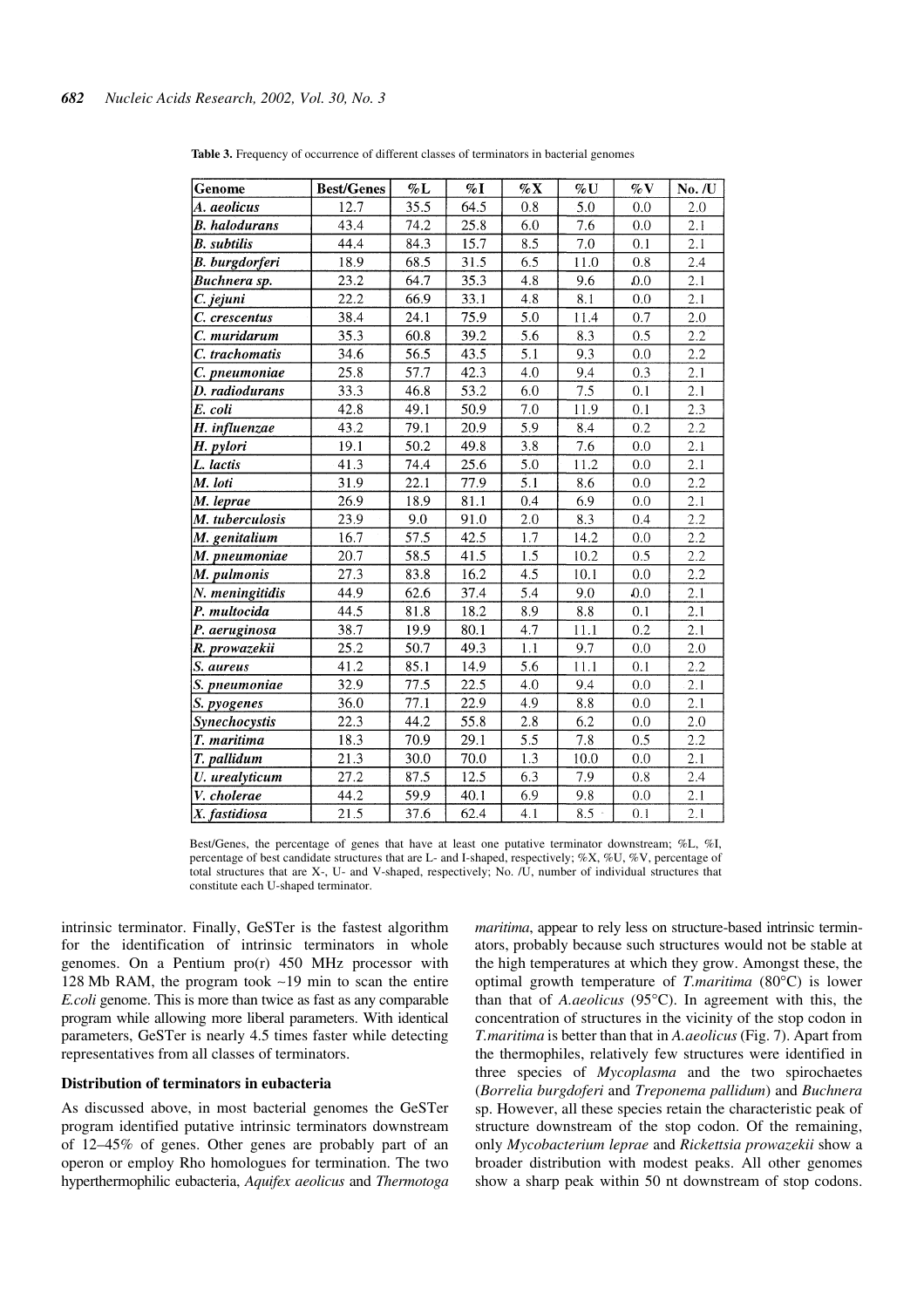

**Figure 8.** Representative distribution of X-, U- and V-shaped terminators in bacteria. Distribution of X- (red) and U-shaped (green) structures in *E.coli* (**A** and **C**) and *P.aeruginosa* (**B** and **D**), respectively. (**E**) The overall distribution of Vshaped structures in all bacteria. The number of structures were aggregated over a window of 10 bases slid one base at a time.

Another point of interest is that the majority of species that showed a lowered reliance on intrinsic terminators are obligate pathogens (*Chlamydophila pneumoniae*, *B.burgdoferi*, *Helicobacter pylori*, *T.pallidum*, *M.leprae* and *R.prowazekii*) or obligate endosymbionts (*Buchnera* sp.). The underlying evolutionary or molecular basis for this bias is unclear at present.

#### **Distribution and frequency of individual classes of terminators**

Individual bacterial species rely on various classes of terminators to different extents (Table 3). However, irrespective of their frequency, all the single structures peak at the same position (Figs 7 and 8). The peak for V- and U-shaped structures is offset by a few nucleotides downstream because they are composed of two structures and therefore their midpoint is shifted (Fig. 8). Furthermore, since the distance between the two structures in U-shaped structures varies from case to case, the peak is broader compared to that of single structures. Since V-shaped structures are rare, we have shown a single cumulative graph for all bacteria. On the other hand, for U- and X-shaped structures graphs from representative species are shown. Thus, all classes of structures appear to have a common function, as terminators.

Of the more than 26 000 best candidate terminators identified in all bacterial species, approximately half (46.6%) do not have an appreciable U-trail. However, individual species show a wide range (10–90% with a standard deviation of 21.6%, Table 3) in preference for L- and I-shaped structures. Organisms like *Bacillus subtilis*, *Staphylococcus aureus* and *Ureaplasma urealyticum* rely largely on the L-shaped structures, while



**Figure 9.** Correlation of GC content with a preference for I-shaped structures. The line denoting the best linear regression fit is shown.

*P.aeruginosa* and *M.tuberculosis* primarily employ I-shaped structures. However, the most surprising finding was that approximately half (50.9%) of the structures even in the prototypical *E.coli* were I-shaped. There is a weak linear correlation between the preference for I-shaped structures and the G/C content of the organism (Fig. 9). However, this is unlikely to be the primary determinant of this preference. For instance, *Caulobacter crecentus*, *Deinococcus radiodurans*, *Mycobacterium tuberculosis* and *P.aeruginosa* have very similar G/C contents but have a highly disparate preference for I-shaped structures ranging from 53 to 91%. We believe that the primary cause for this variation may be the rate of transcription elongation in different organisms (discussed below).

X-shaped structures constitute up to 8.5% of the structures identified while V-shaped are the rarest. It would be interesting to test whether *Streptomyces* sp., where V-shaped structures have explicitly been shown to function (26), show an overrepresentation of this class. This test awaits a complete genome. In contrast, the tandem U-shaped structures are relatively common, constituting 5–17% of structures in different genomes. Interestingly, most of the tandem terminators are composed of two structures (No. /U in Table 3). Only rarely are more than three structures present. This is significant, since we have shown previously that two weak structures when placed in tandem can work synergistically (24). Furthermore, such structures bring about transcription termination comparable to a single strong structure (24). Therefore, additional structures would be wasteful. Thus, tandem structures provide the cell with an alternative mechanism of efficient termination using individually weak structures.

#### **A general model for intrinsic transcription termination**

The efficiency of transcription termination is believed to be determined by kinetic competition between the rates of elongation and release (1,30). In addition, recent work suggests that the primary role of the U-trail may not be to weaken the RNA–DNA hybrid, but instead it serves to stall the elongating polymerase (15), thereby allowing the hairpin to be extruded, dislodging the nascent chain from the catalytic site. In organisms, like *M.tuberculosis*, where the rate of RNA chain elongation is considerably slower than in *E.coli* (31), such a role for the U-trail would be superfluous. Therefore, an I-shaped structure, even